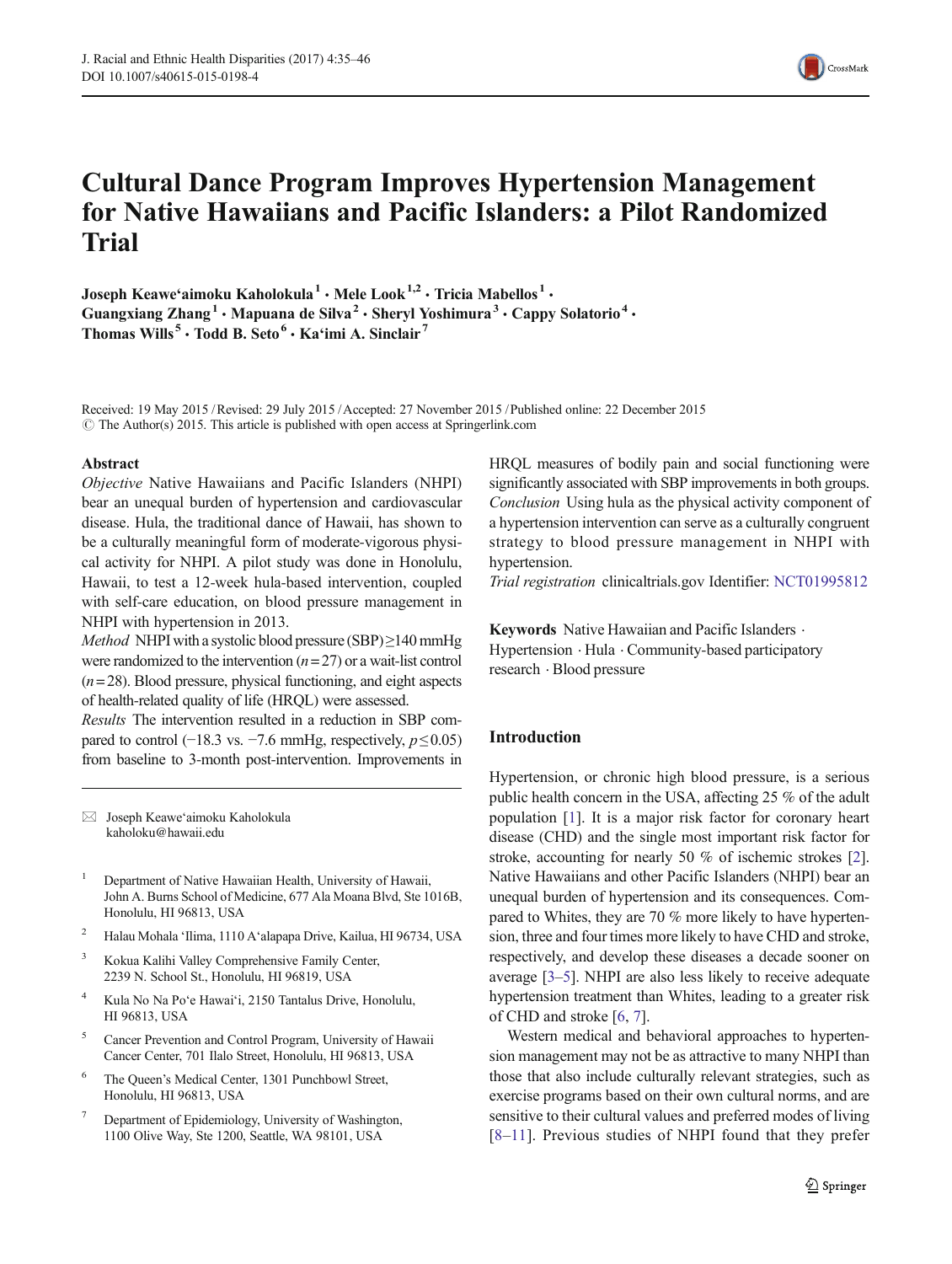traditional Pacific approaches to healing and treatment modalities that account for their unique spiritual and cultural values and delivered within a familiar community setting [\[11](#page-9-0)–[14](#page-9-0)]. Many NHPI also have a distrust toward Western medicine that make them reluctant to participate in medical-focused health promotion programs [\[13](#page-9-0)]. Thus, hypertension interventions based on culturally meaningful health promotion strategies could lead to more NHPI participating in such interventions and lead to sustainable behavior change because of greater relevance to their lived cultural context. Given the higher risk of CHD and stroke in NHPI than other ethnic groups, and at younger ages, it is imperative that alternative and innovative strategies to hypertension management be developed and tested.

Physical activity is a major part of behavioral lifestyle interventions to both prevent and treat hypertension [\[15,](#page-10-0) [16](#page-10-0)]. Increased physical activity is associated with reduction in systolic blood pressure (SBP) of 5 to 10 mmHg and in diastolic blood pressure (DBP) of 1 to 6 mmHg in hypertensive patients [\[17\]](#page-10-0), which is comparable to the effects of sodium restriction [[18](#page-10-0)] and weight reduction [[19\]](#page-10-0). A reduction of 5.5 mmHg in SBP and 3.0 mmHg in DPB has been found to lower the risk of CHD by 15 %, stroke by 27  $\%$ , and all-cause mortality by 7  $\%$  [[20](#page-10-0), [21](#page-10-0)]. The effects of physical activity can be magnified when coupled with other lifestyle changes, such as sodium reduction and weight loss, and are likely synergistic with pharmacologic interventions [\[22](#page-10-0)].

Despite the benefits of physical activity, many NHPI find it difficult to engage in regular physical activity because of socioeconomic barriers [\[23](#page-10-0)] and because many physical activity programs are individually based and less appealing, e.g., walking on a treadmill [\[24](#page-10-0), [25](#page-10-0)]. Previous studies find that NHPI desire culturally relevant physical activity programs that are consistent with their ethno-cultural values, such as group-based activities that foster a mind-body connection [\[11,](#page-9-0) [12\]](#page-9-0). Tai chi, a mind-body physical activity originating out of Chinese martial arts, has been found to reduce SBP by 9.3 to 14.3 mmHg and DPB by 6.0 to 7.2 mmHg among hypertensive patients [[26\]](#page-10-0).

Hula is the traditional dance of Native Hawaiians, the indigenous people of Hawaii, and a hallmark of Hawaiian culture today. It is performed by men and women of all ages. Much like tai chi, hula appeals to a wide range of people from different ethnic groups and has spread beyond Hawaii to places such as Japan, Mexico, and Europe [[27\]](#page-10-0). Originally performed to convey history, spiritual beliefs, and one's connection to the natural world, hula is now practiced as a form of cultural and creative expression. The dances of hula are comprised of specific controlled rhythmic movements that illustrate the meaning or poetry of the accompanying songs or chants [\[27,](#page-10-0) [28](#page-10-0)]. They can vary in intensity and duration depending on the choreography of the dance, tempo of the

music, and skill level of the dancer and can be modified to accommodate people who have physical limitations.

Hula has been found to be suitable as a form of physical activity with metabolic equivalents (METs) of 5.7 (range 3.17–9.77) and 7.55 (range 4.43–12.0) for moderateintensity and high-intensity physical activity, respectively [\[29\]](#page-10-0). METs ranging from 3.0 to 6.0 (i.e., expends 3.5 to 7 kcal/min) are indicative of moderate physical activity while greater than 6.0 (i.e., expends >7 kcal/min) are indicative of vigorous physical activity [\[30](#page-10-0)]. As suggested of tai chi [\[31,](#page-10-0) [32\]](#page-10-0), hula may also have stress-reducing benefits because it includes music and rhythmic movements and often performed in groups, which could provide social support [\[11](#page-9-0)]. Some studies have found that social support [\[33](#page-10-0), [34](#page-10-0)] and music therapy [\[35\]](#page-10-0) improves hypertension management. Thus, hula combines several aspects—moderate physical activity, social support opportunities, and other stress-reducing qualities important to hypertension management.

To improve hypertension management in NHPI, the academic and community researchers of the Hula Empowering Lifestyle Adaptations (HELA) Project designed a hypertension program with hula as its physical activity component, called Ola Hou i ka Hula (Ola Hou) translated as "renewed life through hula" [[8,](#page-9-0) [10\]](#page-9-0). We conducted a pilot randomized controlled trial (RCT) to test both feasibility and efficacy of Ola Hou in reducing the blood pressure in a community sample of NHPI with physician-diagnosed hypertension. We hypothesized that Ola Hou would lead to greater reductions in blood pressure when compared to a wait-list intervention control group. We further hypothesized that Ola Hou would improve both physical and social functioning and that these improvements would be associated with blood pressure reductions.

## Method

## Study Design

We conducted a pilot study using a 2-arm RCT with a wait-list control group to test the effects of our 12-week Ola Hou intervention on blood pressure in NHPI with physiciandiagnosed hypertension. This pilot study was conducted between October 2012 and June 2013. Figure [1](#page-2-0) presents the CONSORT diagram and depicts the overall study design. We used a community-based participatory research (CBPR) approach in designing and implementing this study [\[8](#page-9-0)]. Our community investigators included a kumu hula (hula expert) and two NHPI community leaders, while our academic investigators included a cardiologist, psychologist, and public health researchers. Because this was a pilot study to also determine if the intervention was feasible for the community partners to implement in their respective community settings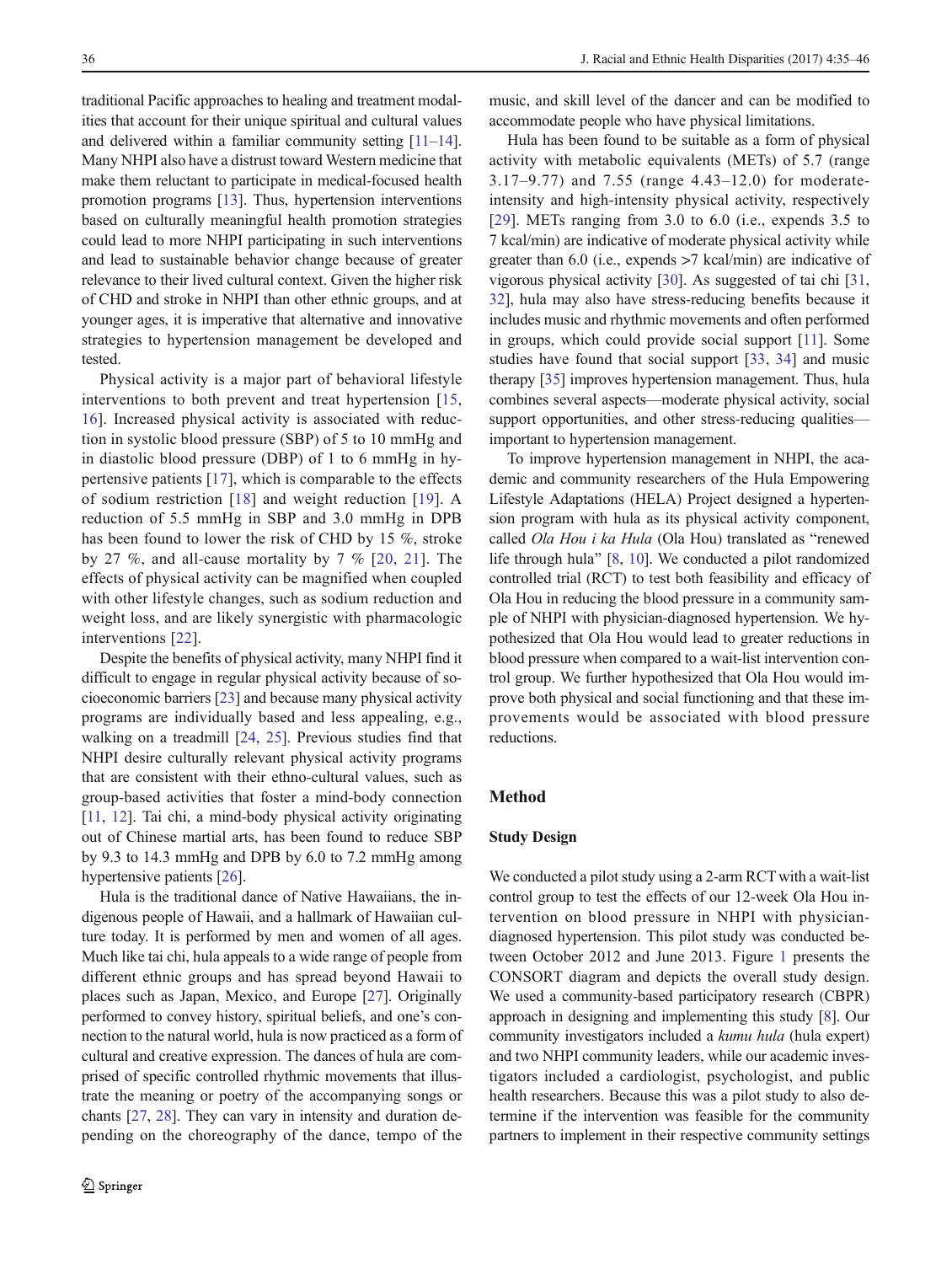<span id="page-2-0"></span>

Fig. 1 CONSORT diagram of Ola Hou i ka Hula study participation

using their own community resources (e.g., kumu hula), we limited the data collection and measures to those essential to establish efficacy. Thus, we relied on randomization to balance participant unmeasured characteristics that might influence the outcomes, such as difference in hypertension medications prescribed and used.

# **Participants**

Participants with diagnosed hypertension were recruited from two community-based organizations: a community health center primarily serving immigrant Pacific Islanders and a Native Hawaiian residential community center. The enrollment goal was 60 NHPI with 1:1 randomization within each community site. Eligibility criteria were (1) under a physician's care for  $\geq 6$  months for hypertension, (2) continued to have indications of hypertension (SBP >140 or >130 if have co-morbid diabetes), (3)  $\geq$ 21 years of age, and (4) independently ambulatory. Exclusion criteria were (1) being prescribed more than four hypertension medications, (2) severe cognitive dysfunction precluding informed consent and understanding the intervention protocols, and/or (3) pregnancy at time or during the study period.

## Primary Outcome Measures

The primary outcome or endpoint of this study was blood pressure (mmHg), which was measured with an automatic blood pressure machine (Omron©HEM-907XL, Omron Healthcare, Palatine, Illinois). We used standardized protocols for obtaining blood pressure [[36](#page-10-0), [37](#page-10-0)]. For each assessment, SBP and DBP were measured in the sitting position and the participant was asked to sit quietly for 2–5 min before measuring blood pressure. Both SBP and DBP were measured three times from each participant at each assessment occasion, and the average of the three at each was used for data analyses. Only SBP was considered as the primary outcome for this study since participants' eligibility was based only on their SBP being in the hypertensive range. However, DBP was also collected and analyzed.

## Secondary Outcome Measures

A secondary outcome or endpoint was physical functioning as measured by the 6-min walk test (6MWT), which measures the distance a person is able to walk in 6 min [\[38](#page-10-0)]. Participants were asked to perform the 6MWT using a fixed lap distance of either 60 or 100 ft. Each participant was instructed to walk as briskly as possible (without running) for 6 min. Instructions and prompts for the 6MWT are based on standardized protocols. It has been found to be a valid test to estimate physical functioning [[38](#page-10-0)] and has been used in other RCT with NHPI [\[39](#page-10-0)].

Another secondary outcome or endpoint was health-related quality of life (HRQL) as measured by the Medical Outcomes Study 12-Item Short Form Health Survey (SF-12) [\[40](#page-10-0)]. The SF-12 has eight subscales that assess facets of a person's HRQL: (1) physical functioning, (2) role physical functioning, (3) bodily pain, (4) general health, (5) vitality, (6) social functioning, (7) role-emotional functioning, and (8) mental health. Each subscale score, after transformation, ranges from 0 to 100, with a higher score indicating a better health status. The SF-12 has been extensively used and found to be a reliable and valid measure of HRQOL across different populations [\[41](#page-10-0)].

# Demographic and Body Mass Index

Demographic variables and body mass index (BMI) were assessed for baseline comparison to ensure balanced randomization and for possible statistical adjustments in case of an imbalance. Demographic variables were collected using a brief questionnaire asking for respondent's age, birthdate, sex (male or female), ethnicity (Native Hawaiian, other Pacific Islander, or other non-Pacific Islander ethnic groups), past experience dancing hula (yes or no), history of heart disease (e.g., heart attack or heart failure), history of other medical conditions (e.g., diabetes), and if they were using any prescribed hypertension medication (yes or no). Weight in kilograms and height in centimeters were measured of each participant to calculate BMI (i.e.,  $\text{kg/m}^2$ ).

# Procedures and Intervention Description

The University of Hawaii Committee on Human Studies approved the study protocol. Community health workers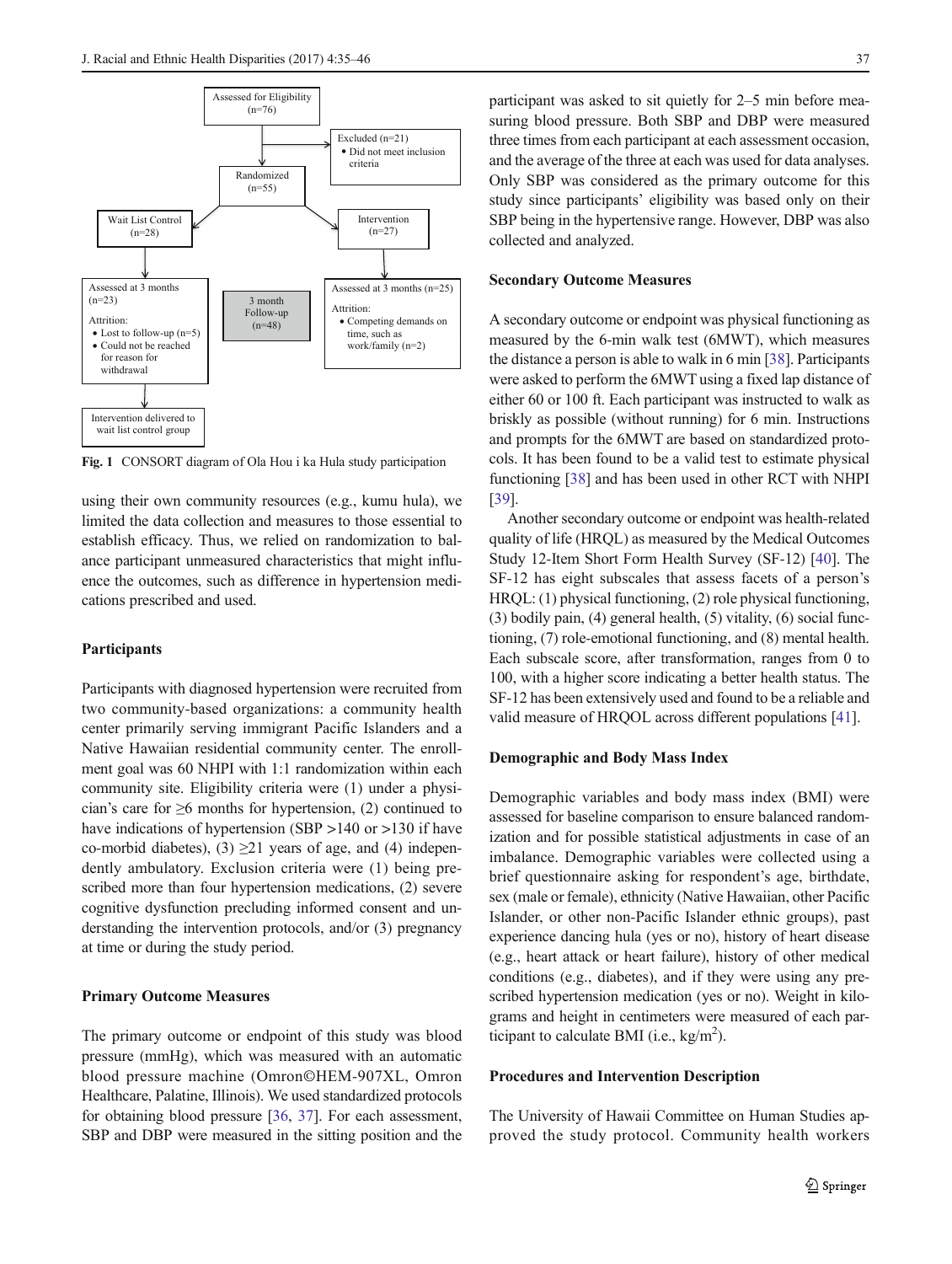recruited potential participants through flyers posted in their respective community settings, community health fairs, and by word of mouth. After individuals were screened, enrolled, and completed their baseline assessment, they were randomized 1:1 within each of the two community-based organizations to either the Ola Hou intervention or to the wait-list intervention control group. Participants in both study arms were instructed to continue receiving usual care from their physician and that their participation in this study did not replace the need for routine medical care. All participants obtained their physicians' approval for their participation in moderate physical activity.

Participants randomly assigned to the wait-list group did not receive the Ola Hou program and its educational materials, and no contact was made with them during the time they were on the wait-list. However, they were not restricted from seeking out other interventions, educational materials, or help on their own. They were free to perform, on their own, any type of exercise during this time and participate in any other health promotion program.

Participants assigned to the Ola Hou program received 3 h of hypertension education and 12 weeks of hula instruction and training consisting of two 60-min classes per week: The 3-h Ola Hou hypertention education curriculum was previously developed and culturally adapted for NHPI based on the Heart Failure Society of America's educational guidelines and modules [[42](#page-10-0)]. The curriculum included four modules: (1) signs and symptoms of hypertension, (2) managing medication, (3) heart healthy eating to include sodium reduction, and (4) physical activity and managing negative emotions. Community health workers led the education sessions and brief interactive activities, such as cooking demonstrations of healthy recipes of NHPI ethnic foods and practicing of self-monitoring and stress management strategies. This education curriculum was delivered in six, 30-min sessions immediately after the 60 min hula sessions from week 2 through week 7. Each hula class consisted of 12 to 15 participants, which provided them with the opportunity to develop and engage in a social support network. The specific dances used in this study were evaluated and found to be an appropriate level of physical activity based on national recommendations [\[43,](#page-10-0) [44](#page-10-0)] and for individuals with limited mobility and fitness [\[8](#page-9-0)]. Classes were delivered by a kumu hula and included the phases and goals described in Table [1](#page-4-0).

The design of the Ola Hou program was informed by the social cognitive theory [[45\]](#page-10-0), which has been used successfully to inform many types of physical activity interventions [[46\]](#page-10-0). It is primarily based on the principle of reciprocal determinism, referring to the bidirectional behaviorenvironment interaction on influencing behavior. It posits that a person's knowledge or behavior acquisition is directly related to the observation of others (or models) within his or her context of social interactions and experiences. It is through these social observations and interactions that a person's self-efficacy to make and sustain behavior change is achieved and reinforced.

All participants, both those in the intervention and wait-list control, were assessed by study staff using standardized protocols to obtain clinical and demographic and psychosocial information through in-person interviews. Assessments were performed at baseline and 3-months post-intervention. All participants received a \$25 gift card after the completion of each assessment period. Intervention participants received incentives such as cooking supplies, bags, and water bottles at various time points during the Ola Hou program.

### Statistical Analysis

The baseline demographics, SBP, DBP, 6MWT, and SF-12 subscale scores were summarized by descriptive statistics: means (M) and standard deviations (SD) for continuous variables (i.e., age, BMI, SBP, DBP, 6MWT, and SF-12 subscale scores) and frequencies and proportions for categorical variables [i.e., sex (female vs. male), ethnic group (Native Hawaiian, other Pacific Islander, or other ethnic group), heart disease (no vs. yes), other medical conditions (no vs. yes), and prescribed hypertension medication (no vs. yes)]. Comparisons between the two study arms at baseline on the aforementioned variables were conducted using two sample t test, chi-squared, or Fisher's exact tests, as appropriate. The retention rates between two groups were evaluated by Fisher's exact test.

Multivariable linear regression modeling were used to examine change in our primary endpoints of SBP and DBP (primary outcomes), separately, from baseline to 3-month assessment (i.e., 3-month BP−baseline BP; continuous change variable) between study arms while adjusting for age, baseline blood pressure, and baseline characteristics (i.e., presence of heart disease or not; see Table [2](#page-5-0)) that were notably  $(p<0.10)$ different between groups. Age was adjusted, as recommended for hypertension outcome studies [[1](#page-9-0), [15\]](#page-10-0). It is also convention when examining the effects of a RCT intervention to adjust for the baseline value of the primary outcome when change from baseline is the primary endpoint. Both intention-to-treat and complete case analyses were done for SBP and DPB each using multivariable linear regression modeling.

Intention-to-treat analyses were performed for all participants randomized, with missing values at 3-month assessments imputed by baseline observation values carried forward. Complete case analyses were also conducted, which included only the participants with both baseline and 3 month assessment data available. Thus, seven participants with only baseline assessment data but without 3-month data were excluded in the complete case analyses.

To further evaluate the clinical impact of the Ola Hou program on hypertension control, participants in both study arms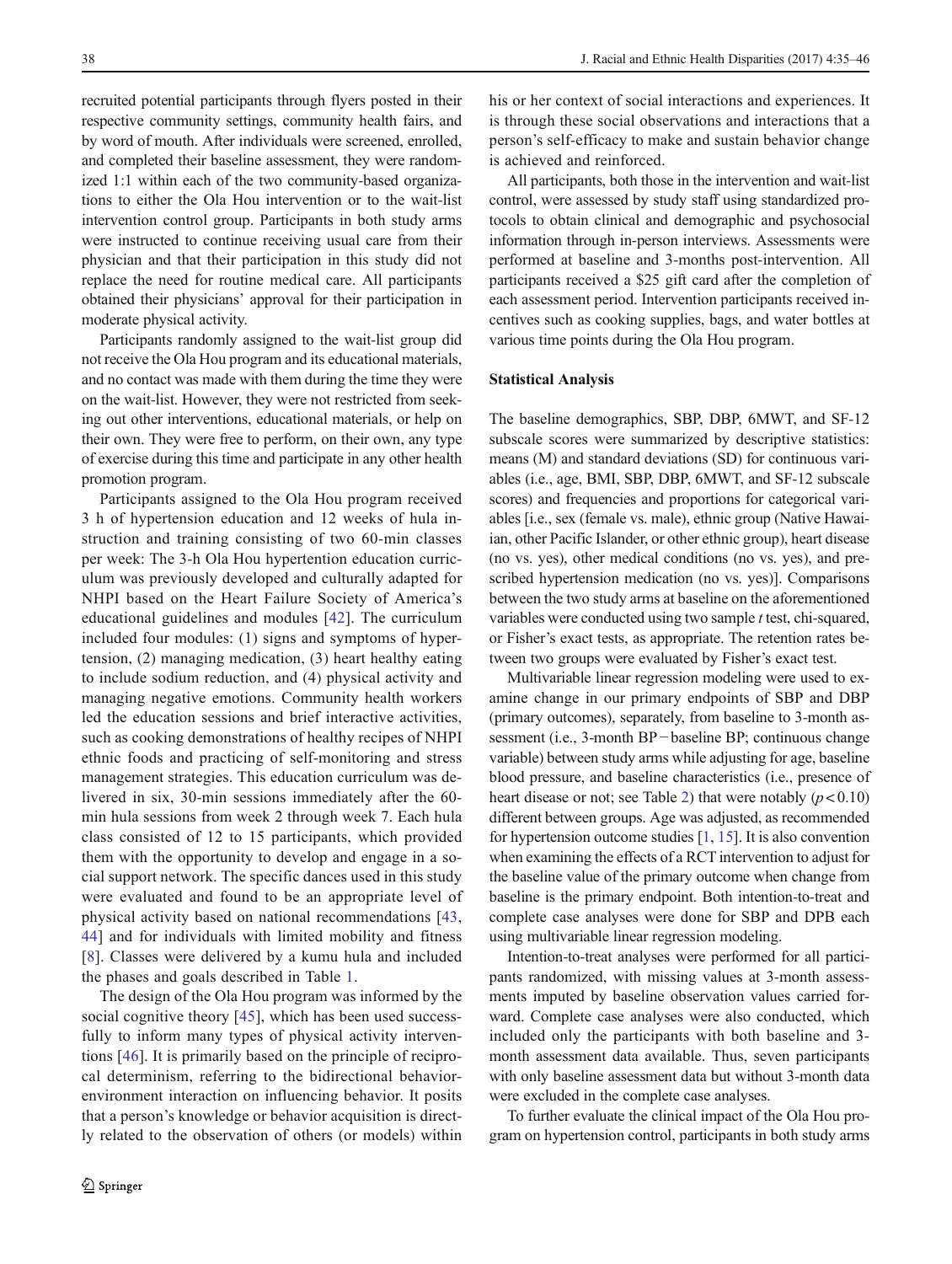<span id="page-4-0"></span>

|                           | <b>Table 1</b> Design of Ola Hou |
|---------------------------|----------------------------------|
| physical activity program |                                  |

| Table 1 Design of Ola Hou<br>physical activity program | Phase        | <b>Duration</b> | Goals                                                                                 |
|--------------------------------------------------------|--------------|-----------------|---------------------------------------------------------------------------------------|
|                                                        | Warm-up      | $5-15$ min      | • Promote normal range of motion                                                      |
|                                                        |              |                 | • Stretches focusing on legs, arms, lower back                                        |
|                                                        |              |                 | • Low-level, aerobic activity at 25–40 % MPHR                                         |
|                                                        | Conditioning | $20 - 40$ min   | Intensity                                                                             |
|                                                        |              |                 | • Range 40–85 % VO <sub>max</sub> or 50–70 % MPHR                                     |
|                                                        |              |                 | • Training intensity = $(40 + [2 \times \text{Max METS}])$ %                          |
|                                                        |              |                 | • RPE: between 12 and 16 on Borg scale <sup>a</sup>                                   |
|                                                        |              |                 | • Target HR = (HR reserve $\times$ training intensity $[\%$ ) + HR <sub>resting</sub> |
|                                                        | Cool-down    | $3-10$ min      | • Low-level, aerobic activity to allow BP and HR to return to resting level           |

MPHR maximum predicted heart rate,  $VO<sub>max</sub>$  maximal oxygen consumption, METs metabolic equivalents, RPE rating of perceived exertion, HR heart rate, BP blood pressure

<sup>a</sup> The Borg scale is commonly used in cardiac rehabilitation as a subjective measure of physical exertion. The participant gives a subjective score between 6 and 20 during exercise to indicate his or her level of physical intensity [\[45\]](#page-10-0)

were categorized based on those with a reduction of  $SBP \ge 10$  mmHg versus those without. A reduction of  $\geq$ 10 mmHg in SBP over 3 months was regarded as being clinically significant (i.e., reducing the risk for CHD and stroke) based on the findings of previous studies [\[20](#page-10-0), [21](#page-10-0)]. Chi-squared  $(\chi^2)$  analysis was used to compare between participants of the two study arms based on this SBP categorization.

Multivariable linear models were also used to examine the change in our secondary endpoints, separately, from baseline to 3-month assessment (i.e., 3-month value− baseline value) between study arms while adjusting for age, baseline value of the relevant secondary endpoint, and baseline characteristics (i.e., presence of heart disease or not; see Table [2\)](#page-5-0) that were notably  $(p < 0.10)$  different between groups. Both intention-totreat and complete case analyses were also done for these analyses.

We also examined the association between the changes in secondary endpoints and the changes in SBP (the primary endpoint) from baseline to 3-month assessment in the entire sample combined. These associations were evaluated by Pearson correlation coefficients. These analyses were done to determine what physical functioning and HRQL variables significantly co-varied with SBP regardless of study arm.

Formal sample size calculations were not performed for this pilot study. However, sample size was estimated based on a review of literature of similar mind and body physical activities used in hypertension interventions [[31](#page-10-0), [32](#page-10-0), [47](#page-10-0), [48\]](#page-11-0). Study data were collected and managed using REDCap electronic data capture tools [\[49\]](#page-11-0) hosted at the University of Hawaii John A. Burns School of Medicine. All statistical analyses were performed using SAS software version 9.3 (SAS Institute Inc., Cary, NC). A two-sided  $p$  value  $\leq 0.05$  was considered statistically significant.

## Results

#### Participants

Table [2](#page-5-0) summarizes the baseline characteristics, which were comparable for the most part between the participants of the two study arms. For both study arms, the mean age was 55 years (SD = 10 for Ola Hou and 12 for wait-list control participants) and a majority were NHPI (95 %) and female (85 %). More participants in the Ola Hou program (41 %) compared to control (25 %) had previously danced hula and had no previous history of heart disease (56 and 29 %, respectively), but these differences were not statistically significant. However, the difference between arms on the number of participants with "no heart disease" did approach significance ( $p = 0.06$ ). Both study arms were balanced in regards to having "other medical conditions," to being on "prescribed hypertension medications," and to BMI, SBP, DBP, 6MWT, and scores on the SF-12 subscales.

# Retention

Of the 55 participants assigned to the two study arms, 48 (87 %) completed the 3-month post-intervention assessment. There was no significant difference  $(p= 0.42)$  in attrition between the intervention arm  $(n=2, 7, 7)$  and the wait-list control arm  $(n=5, 18\%)$  at 3-month assessment.

# Primary Outcome Analyses

Table [3](#page-6-0) summarizes the results of the blood pressure outcomes by study arms. Ola Hou participants, compared to wait-list control participants, had greater reductions in their SBP in both the intention-to-treat analysis (−18.3 vs.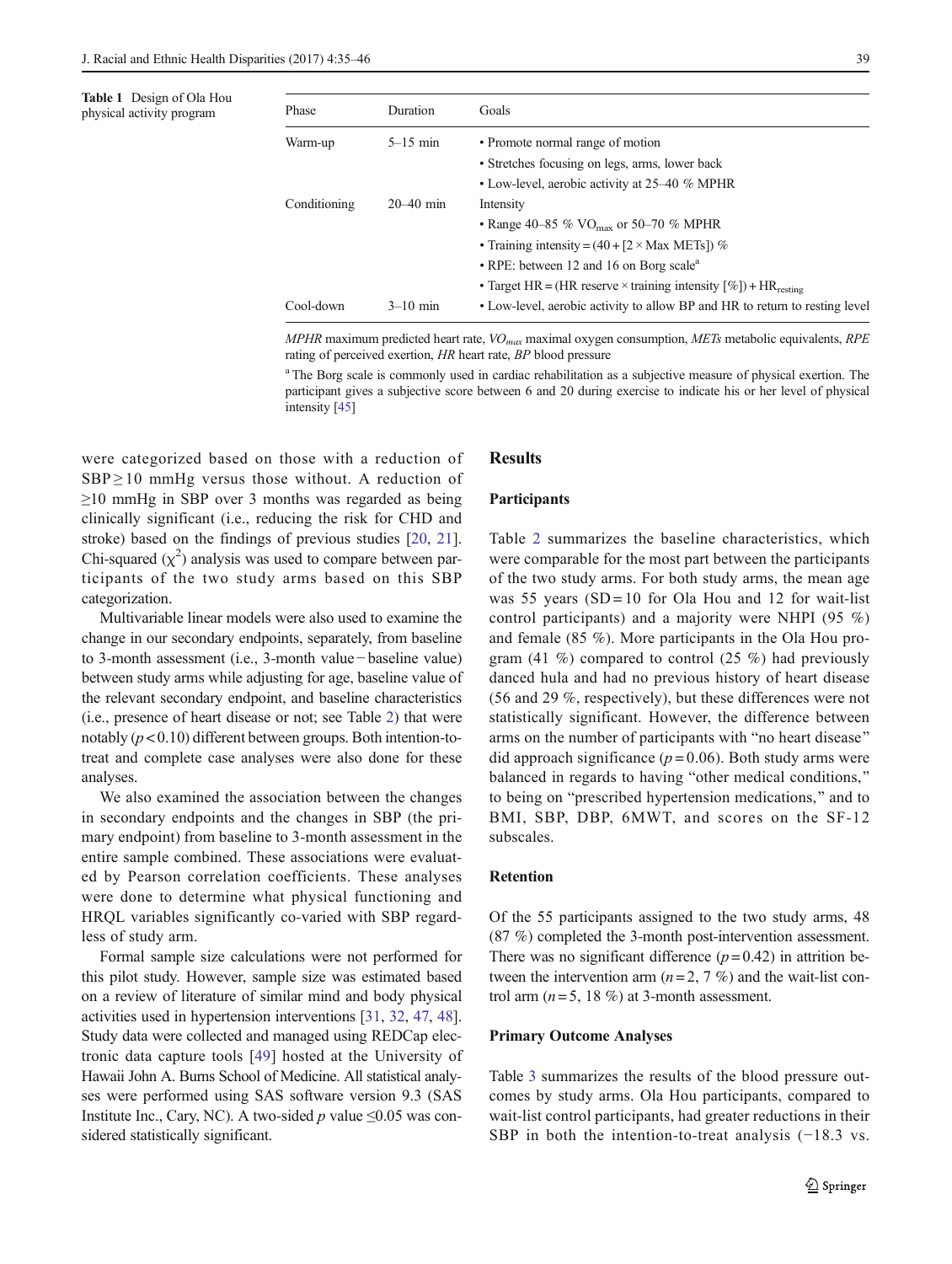<span id="page-5-0"></span>Table 2 Baseline characteristics of participants by study group

| Variable                                     | Ola Hou<br>$(n=27)$ | Control<br>$(n=28)$ | Group differences<br>$(p \text{ value})^a$ |
|----------------------------------------------|---------------------|---------------------|--------------------------------------------|
| Age in years, $M(SD)$                        | 55 (10)             | 55 (12)             | 0.90                                       |
| Female, $n$ (%)                              | 25 (93)             | 22(79)              | 0.26                                       |
| Ethnic group, $n$ (%)                        |                     |                     | 1.00                                       |
| Native Hawaiian                              | 13 (48)             | 14(50)              |                                            |
| Other Pacific Islander                       | 13 (48)             | 12(43)              |                                            |
| Other ethnic group                           | 1(4)                | 2(7)                |                                            |
| Danced hula, $n$ (%)                         | 11(41)              | 7(25)               | 0.26                                       |
| Heart disease, $n$ (%)                       |                     |                     |                                            |
| Heart attack                                 | 0(0)                | 2(7)                | 0.50                                       |
| Heart failure                                | 0(0)                | 1(4)                | 1.00                                       |
| High cholesterol                             | 12(44)              | 19 (68)             | 0.11                                       |
| No heart disease                             | 15 (56)             | 8(29)               | 0.06                                       |
| Other medical conditions, $n$ (%)            |                     |                     |                                            |
| <b>Diabetes</b>                              | 16(59)              | 15(54)              | 0.79                                       |
| Other medical conditions                     | 7(26)               | 7(25)               | 1.00                                       |
| No other medical conditions                  | 6(22)               | 7(25)               | 1.00                                       |
| Prescribed hypertension medications, $n$ (%) | 20(74)              | 25(89)              | 0.18                                       |
| BMI, kg/m <sup>2</sup> , $M(SD)$             | 36(7)               | 39(6)               | 0.11                                       |
| SBP, mmHg, $M(SD)$                           | 148(14)             | 143(12)             | 0.16                                       |
| DBP, mmHg, $M(SD)$                           | 85 (12)             | 83(13)              | 0.71                                       |
| $6MWT$ , ft, $M(SD)$                         | 1264 (191)          | 1336 (261)          | 0.26                                       |
| SF-12 subscales, $M(SD)^b$                   |                     |                     |                                            |
| Physical functioning                         | 46 (40)             | 50(42)              | 0.74                                       |
| Role physical functioning                    | 48 (28)             | 41 (33)             | 0.43                                       |
| Bodily pain                                  | 63 (28)             | 71 (17)             | 0.23                                       |
| General health                               | 48 (20)             | 56(20)              | 0.15                                       |
| Vitality                                     | 57(25)              | 63(28)              | 0.48                                       |
| Social functioning                           | 52 (32)             | 66 (31)             | 0.10                                       |
| Role-emotional functioning                   | 51 (34)             | 56 (38)             | 0.62                                       |
| Mental health                                | 58 (20)             | 63 (17)             | 0.28                                       |

M mean, SD standard deviation, BMI body mass index, SBP systolic blood pressure, DBP diastolic blood pressure

<sup>a</sup> Group difference p values based on two sample independent t tests and chi-squared or Fisher's exact tests, as appropriate

 $b$  SF-12 subscale scores are calculated as a percentage (0 to 100 %) with higher scores indicating better health and well-being

−7.6 mmHg, respectively) and the complete case analysis (−19.8 vs. −9.2 mmHg, respectively) from baseline to 3 month assessment. After adjusting for age, heart disease status, and baseline blood pressure, there were significant differences at 3 months between the Ola Hou and the waitlist control group for SBP, in both the intention-to-treat  $[F(1, 50) = 4.19, p = 0.046]$  and complete case analyses for SBP  $[F(1, 43) = 4.24, p = 0.045]$ . There were no significant differences in DBP between the intervention and control participants from baseline to 3-month assessment. The invention group also had significantly more participants with at least 10 mmHg reduction in SBP at 3-month assessment than those in the wait-list control group [72 vs. 39 %, respectively;  $\chi^2$  (1, n = 48) = 5.26, p = 0.022].

### Secondary Outcome Analyses

Table [4](#page-7-0) summarizes the results of the physical functioning and self-reported HRQL outcomes by study arms. Adjusting for age, heart disease status, and baseline value of the secondary outcome variable, there were no significant differences between the study arms on the 6MWT and SF-12 subscales in change from baseline to 3-month assessment based on either intention-to-treat analysis or complete case analysis.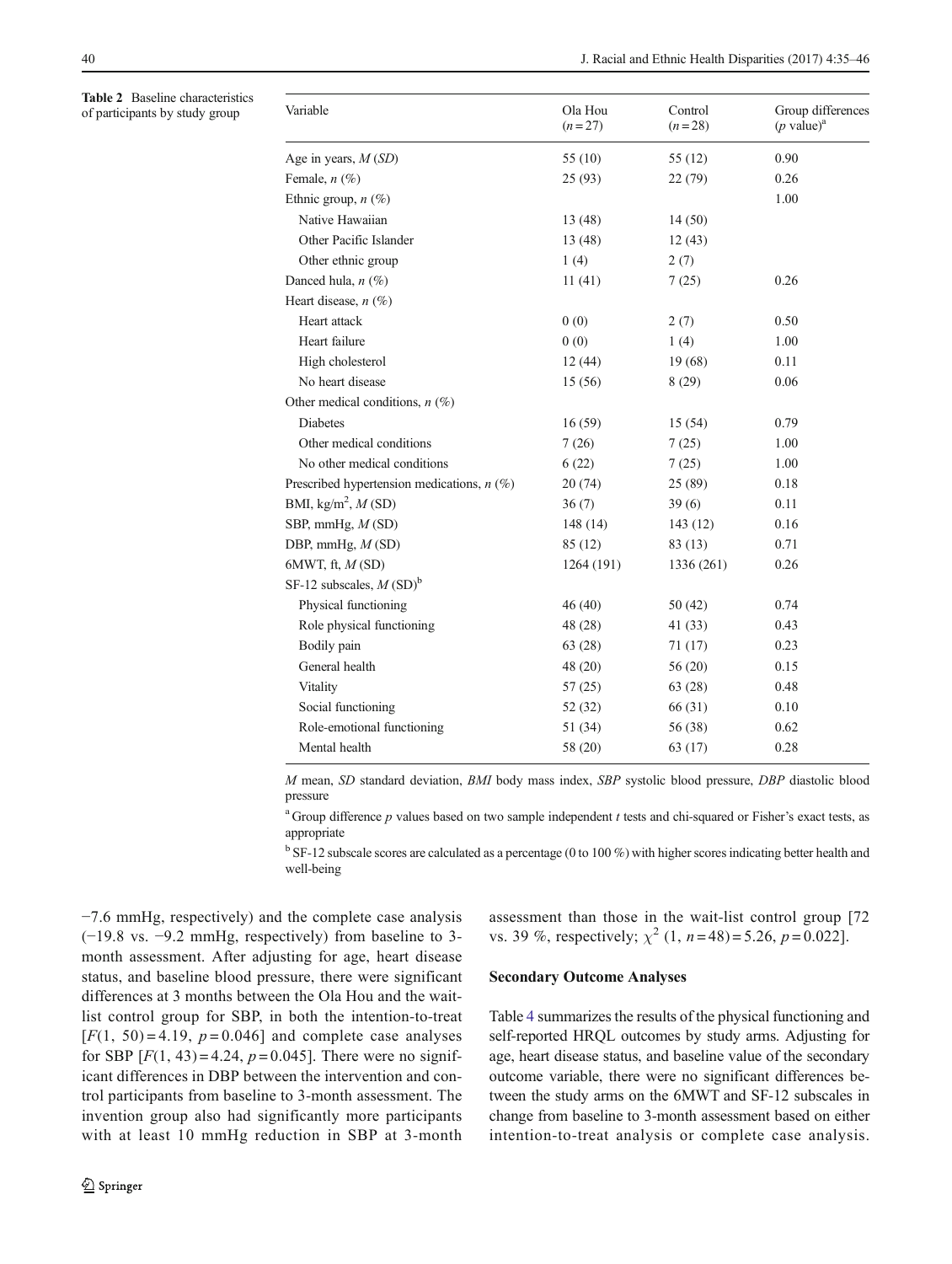<span id="page-6-0"></span>Table 3 Intervention effects on blood pressure from baseline to 3 month follow-up<sup>a</sup>

|                                 | <b>Baseline</b><br>M(SD) | 3 month<br>M(SD) | Change $\pm SE$ | F test            | Group differences<br>$(p \text{ value})^b$ |
|---------------------------------|--------------------------|------------------|-----------------|-------------------|--------------------------------------------|
| Systolic blood pressure         |                          |                  |                 |                   |                                            |
| Intention-to-treat <sup>c</sup> |                          |                  |                 | $F(1, 50) = 4.19$ | 0.046                                      |
| Ola Hou $(n=27)$                | 148.4 (14.2)             | 130.1(17.3)      | $-18.3 \pm 3.2$ |                   |                                            |
| Control $(n=28)$                | 143.4(11.8)              | 135.8(18.0)      | $-7.6 \pm 3.0$  |                   |                                            |
| Complete cases <sup>d</sup>     |                          |                  |                 | $F(1, 43) = 4.24$ | 0.045                                      |
| Ola Hou $(n=25)$                | 147.9 (13.4)             | 128.1(15.1)      | $-19.8 \pm 3.3$ |                   |                                            |
| Control $(n=23)$                | 144.1(10.4)              | 134.9(18.2)      | $-9.2 \pm 3.6$  |                   |                                            |
| Diastolic blood pressure        |                          |                  |                 |                   |                                            |
| Intention-to-treat <sup>c</sup> |                          |                  |                 | $F(1, 50) = 0.80$ | 0.38                                       |
| Ola Hou $(n=27)$                | 84.6 (12.1)              | 79.0 (10.9)      | $-5.6 \pm 1.6$  |                   |                                            |
| Control $(n=28)$                | 83.4 (12.6)              | 80.5(13.1)       | $-2.9 \pm 2.0$  |                   |                                            |
| Complete cases <sup>d</sup>     |                          |                  |                 | $F(1, 43) = 0.98$ | 0.33                                       |
| Ola Hou $(n=25)$                | 84.2 (12.1)              | 78.1 (10.4)      | $-6.1 \pm 1.7$  |                   |                                            |
| Control $(n=23)$                | 83.7 (11.2)              | 80.2 (11.9)      | $-3.5 \pm 2.4$  |                   |                                            |

M mean, SD standard deviation, SE standard error

<sup>a</sup> Unadjusted descriptive means (SD) and changes (SE) are reported in the table

<sup>b</sup>Based on multivariable linear model with the blood pressure change (3-month value minus baseline value) as the dependent variable, adjusting for the baseline blood pressure value, age, and heart disease status (presence vs. absence)

<sup>c</sup> Intention-to-treat analyses with missing value of blood pressure at 3-month assessment imputed by individual participant's baseline observation value carried forward

<sup>d</sup> Complete case analyses included only participants with both baseline and 3-month assessment data available  $(n = 48)$ 

However, it is important to note that greater average improvements on these variables were found in the Ola Hou participants compared to the wait-list control participants, and the difference between them on the bodily pain and social functioning scores did approach significance ( $p < 0.08$ ). It is also important to note that on five of the eight, the scores on the SF-12 subscales (i.e., bodily pain, general health, vitality, social functioning, and mental health) worsened, on average, from baseline to 3-month assessment for the wait-list control group.

### Association between SBP and Secondary Outcomes

For both Ola Hou and wait-list control participants, improvements in bodily pain  $[r(46) = -0.32, p = 0.03]$  and social functioning scores  $[r(46) = -0.50, p = 0.0003]$  were significantly associated with improved change in SBP from baseline to 3 month assessment (data not shown in tables). None of the other SF-12 subscale scores were significantly associated with the improved change in SBP from baseline to 3-month assessment.

# **Discussion**

We examined the efficacy of a hula-based intervention in improving blood pressure control, physical functioning,

and HRQL in a community-based sample of NHPI with a confirmed diagnosis of hypertension. In partial support of our hypothesis, we found that the hula-based Ola Hou program led to significantly greater reductions in SBP and notable improvements in bodily pain when compared to those randomized to the wait-list intervention control group. Improvements in both bodily pain and social functioning were significantly associated with improvements in SBP in both groups. However, there were no statistically significant differences between the intervention and control group on measures of physical functioning and HRQL.

We found that the Ola Hou Program led to a greater reduction in SBP (−9.8 mmHg) over the 3-month intervention period. This improvement is comparable to other studies of physical activity-based interventions [[17](#page-10-0)] and the use of tai chi [[26\]](#page-10-0) for hypertension management. The hula-based intervention led to a reduction in SBP of 10 mmHg or greater for 72 % of the intervention participants compared to 39 % of those in wait-list control. A 5 mmHg reduction in SBP has been found to lower a person's risk of ischemic heart disease by 21 %, stroke by 34 %, and all-cause mortality by 7 % [[20,](#page-10-0) [50\]](#page-11-0). This magnitude of reduction in SBP exceeds the reduction typically seen with antihypertensive medication monotherapy [[51\]](#page-11-0). We did not find significant improvements in DBP in this study, which is likely due to the fact that we based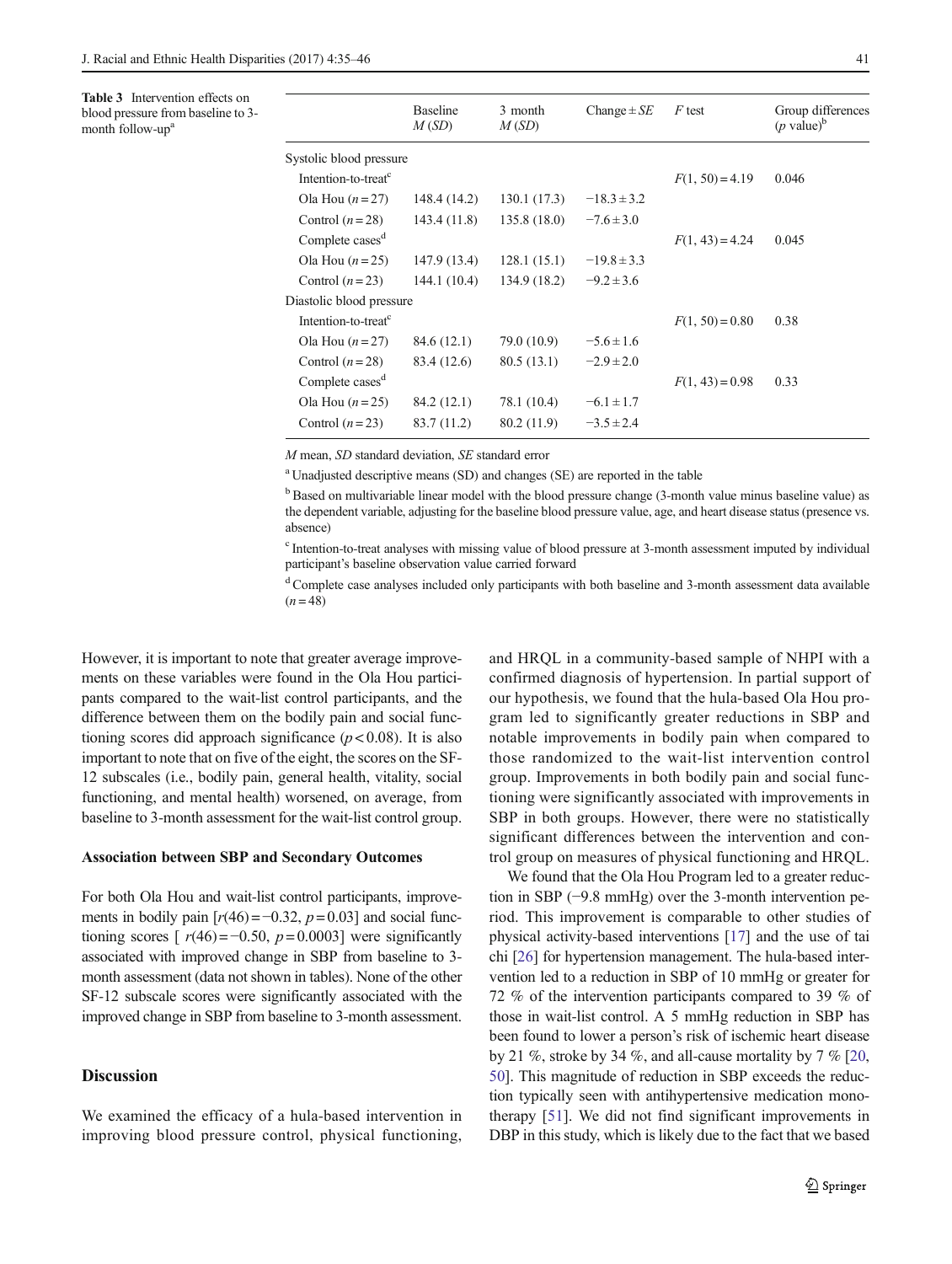<span id="page-7-0"></span>Table 4 Intervention effects on secondary outcomes at baseline and 3-month follow-up<sup>a</sup>

|                                 | Baseline,<br>M(SD) | 3 month,<br>M(SD) | Change<br>$\pm SE$ | $F$ test           | Group differences<br>$(p \text{ value})^b$ |
|---------------------------------|--------------------|-------------------|--------------------|--------------------|--------------------------------------------|
| 6-Min walk test, ft             |                    |                   |                    |                    |                                            |
| Intention-to-treat <sup>c</sup> |                    |                   |                    | $F(1, 50) = 0.003$ | 0.96                                       |
| Ola Hou $(n=27)$                | 1264.4 (190.6)     | 1308.9 (278.7)    | $44.4 \pm 37.3$    |                    |                                            |
| Control $(n=28)$                | 1335.8 (261.0)     | 1351.1 (260.1)    | $15.3 \pm 38.1$    |                    |                                            |
| Complete cases <sup>d</sup>     |                    |                   |                    | $F(1, 43) = 0.04$  | 0.84                                       |
| Ola Hou $(n=25)$                | 1263.6 (198.3)     | 1311.6 (289.8)    | $48.0 \pm 40.3$    |                    |                                            |
| Control $(n=23)$                | 1384.9 (252.1)     | 1403.5 (247.0)    | $18.6 \pm 46.5$    |                    |                                            |
| Physical functioning            |                    |                   |                    |                    |                                            |
| Intention-to-treat <sup>c</sup> |                    |                   |                    | $F(1, 50) = 0.12$  | 0.73                                       |
| Ola Hou $(n=27)$                | 46.3 (39.7)        | 53.7 (38.4)       | $7.4 \pm 5.9$      |                    |                                            |
| Control $(n=28)$                | 50.0 (41.9)        | 50.0(36.0)        | $0.0 \pm 6.2$      |                    |                                            |
| Complete cases <sup>d</sup>     |                    |                   |                    | $F(1, 43) = 0.04$  | 0.84                                       |
| Ola Hou $(n=25)$                | 50.0 (38.9)        | 58.0 (36.6)       | $8.0 \pm 6.4$      |                    |                                            |
| Control $(n=23)$                | 56.5(42.1)         | 56.5 (34.7)       | $0.0 \pm 7.5$      |                    |                                            |
| Role physical                   |                    |                   |                    |                    |                                            |
| Intention-to-treat <sup>c</sup> |                    |                   |                    | $F(1, 50) = 0.38$  | 0.54                                       |
| Ola Hou $(n=27)$                | 47.7(28.0)         | 60.3(24.9)        | $12.5 \pm 5.1$     |                    |                                            |
| Control $(n=28)$                | 41.1(33.3)         | 52.2 (29.9)       | $11.2 \pm 4.0$     |                    |                                            |
| Complete cases <sup>d</sup>     |                    |                   |                    | $F(1, 43) = 0.10$  | 0.75                                       |
| Ola Hou $(n=25)$                | 50.5(26.9)         | 64.0(26.3)        | $13.5 \pm 5.4$     |                    |                                            |
| Control $(n=23)$                | 46.7(32.9)         | 60.3(24.9)        | $13.6 \pm 4.7$     |                    |                                            |
| Bodily pain                     |                    |                   |                    |                    |                                            |
| Intention-to-treat <sup>c</sup> |                    |                   |                    | $F(1, 50) = 3.19$  | 0.08                                       |
| Ola Hou $(n=27)$                | 63.0(28.1)         | 72.2(19.5)        | $9.3 \pm 4.7$      |                    |                                            |
| Control $(n=28)$                | 70.5 (16.7)        | 66.1(22.8)        | $-4.5 \pm 4.1$     |                    |                                            |
| Complete cases <sup>d</sup>     |                    |                   |                    | $F(1, 43) = 3.62$  | 0.064                                      |
| Ola Hou $(n=25)$                | 62.0(29.0)         | 72.0(19.5)        | $10.0 \pm 5.0$     |                    |                                            |
| Control $(n=23)$                | 70.7 (17.9)        | 65.2(24.7)        | $-5.4 \pm 5.0$     |                    |                                            |
| General health                  |                    |                   |                    |                    |                                            |
| Intention-to-treat <sup>c</sup> |                    |                   |                    | $F(1, 50) = 0.75$  | 0.39                                       |
| Ola Hou $(n=27)$                | 47.8(20.1)         | 54.6 (18.4)       | $6.9 \pm 3.6$      |                    |                                            |
| Control $(n=28)$                | 55.7 (20.4)        | 53.8 (17.2)       | $-2.0 \pm 3.2$     |                    |                                            |
| Complete cases <sup>d</sup>     |                    |                   |                    | $F(1, 43) = 0.74$  | 0.40                                       |
| Ola Hou $(n=25)$                | 46.8(20.6)         | 54.2 (19.1)       | $7.4 \pm 3.8$      |                    |                                            |
| Control $(n=23)$                | 54.8 (22.4)        | 52.4(18.8)        | $-2.4 \pm 3.9$     |                    |                                            |
| Vitality                        |                    |                   |                    |                    |                                            |
| Intention-to-treat <sup>c</sup> |                    |                   |                    | $F(1, 50) = 1.29$  | 0.26                                       |
| Ola Hou $(n=27)$                | 57.4 (24.8)        | 60.2(18.7)        | $2.8 \pm 5.4$      |                    |                                            |
| Control $(n=28)$                | 62.5(27.6)         | 56.3(23.2)        | $-6.3 \pm 4.7$     |                    |                                            |
| Complete cases <sup>d</sup>     |                    |                   |                    | $F(1, 43) = 1.65$  | 0.21                                       |
| Ola Hou $(n=25)$                | 55.0 (23.9)        | 58.0 (17.3)       | $3.0 \pm 5.8$      |                    |                                            |
| Control $(n=23)$                | 59.8 (27.9)        | 52.2(21.2)        | $-7.6 \pm 5.8$     |                    |                                            |
| Social functioning              |                    |                   |                    |                    |                                            |
| Intention-to-treat <sup>c</sup> |                    |                   |                    |                    | 0.08                                       |
|                                 |                    |                   |                    | $F(1, 50) = 3.29$  |                                            |
| Ola Hou $(n=27)$                | 51.9 (31.7)        | 63.0(28.9)        | $11.1 \pm 3.9$     |                    |                                            |
| Control $(n=28)$                | 66.1 (31.3)        | 60.7(30.8)        | $-5.4 \pm 5.2$     |                    |                                            |
| Complete cases <sup>d</sup>     |                    |                   |                    | $F(1, 43) = 1.75$  | 0.19                                       |
| Ola Hou $(n=25)$                | 55.0 (30.6)        | 67.0(25.7)        | $12.0 \pm 4.1$     |                    |                                            |
| Control $(n=23)$                | 75.0(26.1)         | 68.5 (27.4)       | $-6.5 \pm 6.3$     |                    |                                            |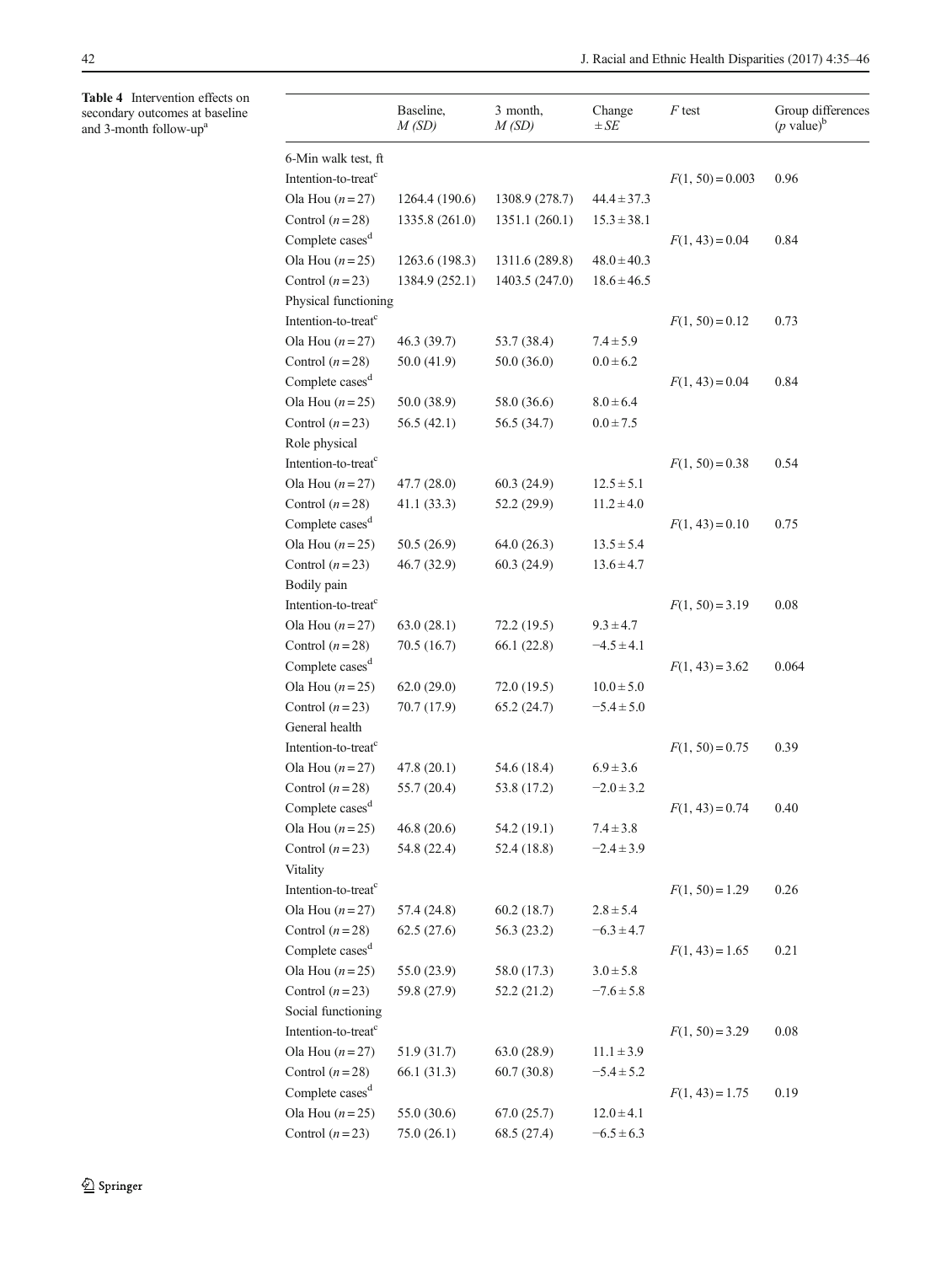### Table 4 (continued)

|                                 | Baseline,<br>M(SD) | 3 month,<br>M(SD) | Change<br>$\pm SE$ | F test            | Group differences<br>$(p \text{ value})^b$ |
|---------------------------------|--------------------|-------------------|--------------------|-------------------|--------------------------------------------|
| Role emotional                  |                    |                   |                    |                   |                                            |
| Intention-to-treat <sup>c</sup> |                    |                   |                    | $F(1, 50) = 0.08$ | 0.80                                       |
| Ola Hou $(n=27)$                | 51.4 (34.0)        | 58.3 (29.0)       | $6.9 \pm 6.0$      |                   |                                            |
| Control $(n=28)$                | 56.3 (38.0)        | 58.0 (32.8)       | $1.8 \pm 5.0$      |                   |                                            |
| Complete cases <sup>d</sup>     |                    |                   |                    | $F(1, 43) = 0.06$ | 0.80                                       |
| Ola Hou $(n=25)$                | 54.5 (33.2)        | 62.0(26.6)        | $7.5 \pm 6.5$      |                   |                                            |
| Control $(n=23)$                | 65.2(34.7)         | 67.4(26.8)        | $2.2 \pm 6.1$      |                   |                                            |
| Mental health                   |                    |                   |                    |                   |                                            |
| Intention-to-treat <sup>c</sup> |                    |                   |                    | $F(1, 50) = 1.06$ | 0.31                                       |
| Ola Hou $(n=27)$                | 57.8 (20.0)        | 63.4 (17.7)       | $5.6 \pm 3.6$      |                   |                                            |
| Control $(n=28)$                | 63.4 (17.0)        | 62.5(16.7)        | $-0.9 \pm 2.2$     |                   |                                            |
| Complete cases <sup>d</sup>     |                    |                   |                    | $F(1, 43) = 0.91$ | 0.35                                       |
| Ola Hou $(n=25)$                | 58.5 (20.6)        | 64.5 (17.9)       | $6.0 \pm 3.9$      |                   |                                            |
| Control $(n=23)$                | 65.8 (17.8)        | 64.7(17.5)        | $-1.1 \pm 2.7$     |                   |                                            |
|                                 |                    |                   |                    |                   |                                            |

M mean, SD standard deviation, SE standard error

<sup>a</sup> Unadjusted descriptive means (SD) and changes (SE) are reported in the table

 $<sup>b</sup>$  Based on multivariable linear model with the relevant variable change (3-month value minus baseline value) as</sup> the dependent variable, adjusting for the variable's baseline value, age, and heart disease status (presence vs. absence)

<sup>c</sup> Intention-to-treat analyses with missing value at 3-month assessment imputed by individual participant's baseline observation value carried forward

<sup>d</sup> Complete case analyses included only participants with both baseline and 3-month assessment data available  $(n = 48)$ 

eligibility for participation on systolic hypertension (>140 mmHg); the participants, on average, had a DBP under 90 mmHg at baseline.

The association between improved social functioning and decreased SBP for NHPI suggests another mechanism by which blood pressure can be affected, beyond the effects of physical activity itself. We found that social functioning was associated with SBP improvements for both groups. When comparing between groups, we found that social functioning, on average, improved for the intervention participants but slightly worsened over time for the control participants, although this difference was short of being statistically significant. However, it does provide support for the reciprocal determinism principle of the social cognitive theory [[45\]](#page-10-0); that is, the social context can serve to influence a person's physical activity and other behavior changes [[46\]](#page-10-0). We hypothesized that social functioning would improve as a result of participating in a hula-based intervention because hula is typically taught and practiced in a group setting and emphasizes synchronization in dancing. In addition, the hula training promotes the Hawaiian value of interconnectedness between individuals and fosters a family-like environment. It also emphasizes a mind-body approach by incorporating an understanding of the historical and cultural meaning behind the songs or chants that accompany the dance. The gestures and

movements of hula are directly related to the words and their meaning, often metaphorically, which encourages coordination of mind and body to achieve a state of "being in the moment" and attuned to the symbolic meaning of one's movements.

As previously discussed, hula was found to achieve the METs expected of a moderate (5.7) to vigorous intensity (7.6) exercise and thus hypothesized to have benefits for hypertension management for NHPI [\[29\]](#page-10-0). The finding of our study supports this notion that hula, coupled with hypertension self-care education, can be effectively used for hypertension management among NHPI. Hula as a physical activity may also have synergistic effects with social support and social functioning and with the use of music and rhythmic motions that enhance hypertension control. Previous studies have found that social support [[33,](#page-10-0) [34](#page-10-0)] and music [\[25](#page-10-0)] can lower blood pressure and may operate by stress reduction to lower sympathetic arousal [[52,](#page-11-0) [53](#page-11-0)]. Future studies are needed to elucidate the mechanism by which hula, as a mind-body physical activity approach, works to improve blood pressure in hypertension patients.

Notwithstanding the positive outcomes of our study, there are several methodological limitations worth noting. Aside from the 6MWT, we used subjective self-report measures of physical, emotional, and social functioning that are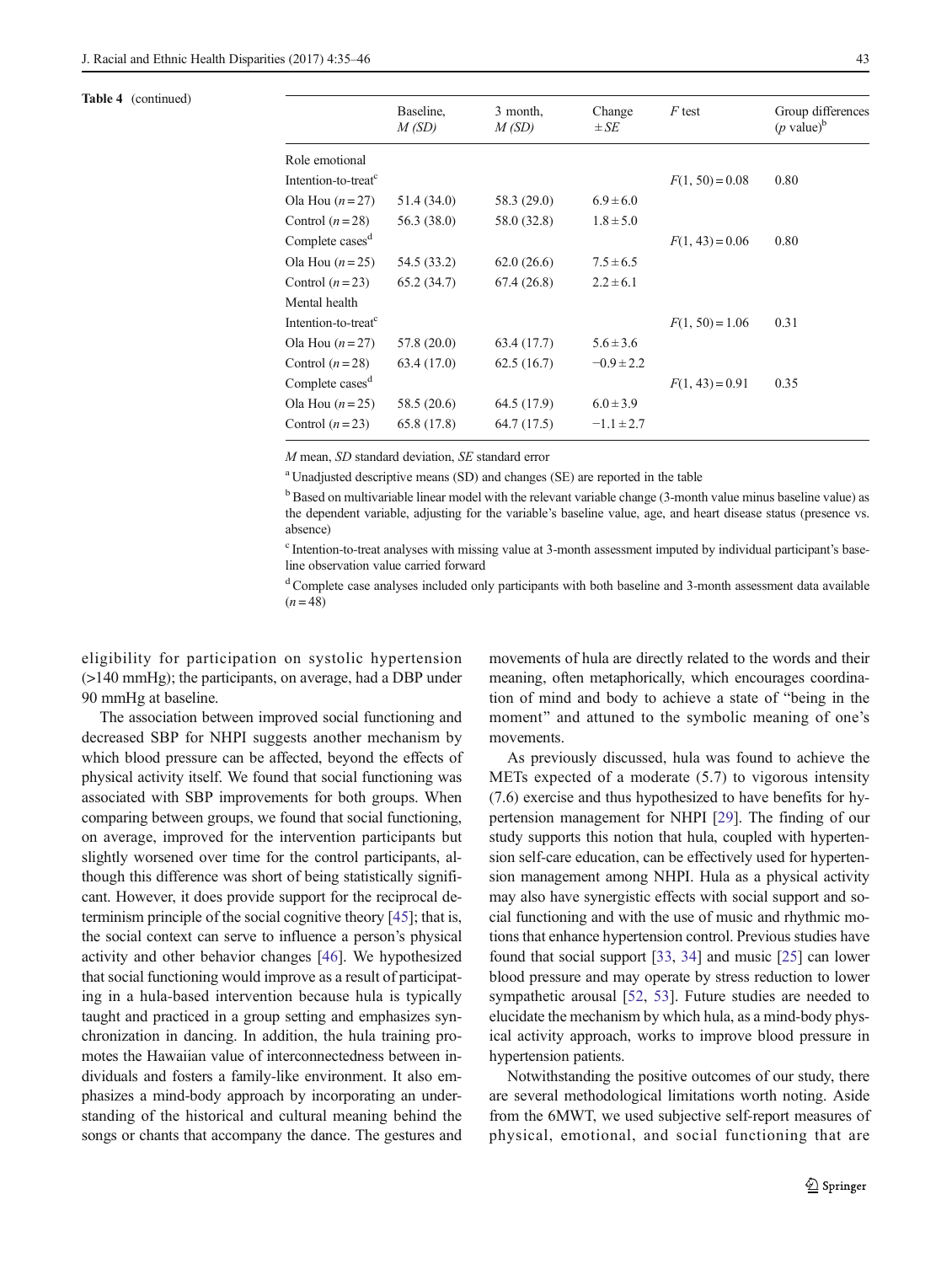<span id="page-9-0"></span>susceptible to response bias. However, it is unlikely that response bias was a problem in this study given that the more objective 6MWT along with most of the physical functioning self-report measures did not show significant improvements over the course of the intervention, although there was a trend toward improvement in most measures. We included NHPI with hypertension diagnosis based only on SBP. The effects of a hula-based intervention on DBP have yet to be determined. Another important limitation of our study is the absence of hypertension medication information to control for in the analysis. It is possible that those who participated in the Ola Hou program became more aware of their need to comply with their prescribed medication regimen. Although improved medication compliance is a desired outcome of the intervention, we were unable to determine if medication type or use may have influenced the differences we observed between study groups because of the pilot nature of our study. However, randomization should have balanced the two groups regarding medication use.

Overall, our study provides the strong preliminary evidence needed to more definitively test the effects of hula as a cultural dance to improve not only physical activity but other factors important to hypertension management in Native Hawaiians and Pacific Islanders. It also provides support for the investigation of other cultural forms of physical activity as the means to increase participation in health promotion interventions and the uptake and maintenance of regular physical activity that is culturally meaningful and sustainable in realworld settings. Finally, our study suggest multiple pathways to improving hypertension management in high-risk minority populations that is worthy of further investigation, such as comparing the relative effects of social functioning versus physical activity, in improving blood pressure control.

Funding The Ola Hou i ka Hula Project was supported by grants from the National Institute on Minority Health and Health Disparities (U54 MD007584, G12 MD007601, and P20 MD000173) and from National Institute of General Medical Sciences of the National Institutes of Health (P20 GM103466) and the Queen's Health Systems. The content is solely the responsibility of the authors and does not necessarily represent the official views of the National Institute on Minority Health and Health Disparities and National Institute of General Medical Sciences of the National Institutes of Health or the Queen's Health Systems.

#### Compliance with Ethical Standards

Conflict of Interest All authors declare that they have no conflict of interest.

Ethical Approval All procedures performed in studies involving human participants were in accordance with the ethical standards of the institutional and with the 1964 Helsinki Declaration and its later amendments or comparable ethical standards.

Informed Consent Informed consent was obtained from all individual participants included in the study.

Open Access This article is distributed under the terms of the Creative Commons Attribution 4.0 International License (http:// creativecommons.org/licenses/by/4.0/), which permits unrestricted use, distribution, and reproduction in any medium, provided you give appropriate credit to the original author(s) and the source, provide a link to the Creative Commons license, and indicate if changes were made.

# References

- 1. American Heart Association. Understand your risk for high blood pressure. [http://www.heart.org/HEARTORG/Conditions/](http://www.heart.org/HEARTORG/Conditions/HighBloodPressure/UnderstandYourRiskforHighBloodPressure/Understand-Your-Risk-for-High-Blood-Pressure_UCM_002052_Article.jsp) [HighBloodPressure/UnderstandYourRiskforHighBloodPressure/](http://www.heart.org/HEARTORG/Conditions/HighBloodPressure/UnderstandYourRiskforHighBloodPressure/Understand-Your-Risk-for-High-Blood-Pressure_UCM_002052_Article.jsp) [Understand-Your-Risk-for-High-Blood-Pressure\\_UCM\\_002052\\_](http://www.heart.org/HEARTORG/Conditions/HighBloodPressure/UnderstandYourRiskforHighBloodPressure/Understand-Your-Risk-for-High-Blood-Pressure_UCM_002052_Article.jsp) [Article.jsp](http://www.heart.org/HEARTORG/Conditions/HighBloodPressure/UnderstandYourRiskforHighBloodPressure/Understand-Your-Risk-for-High-Blood-Pressure_UCM_002052_Article.jsp) Accessed January 6, 2014.
- 2. Seshadri S, Beiser A, Kelly-Hayes M, et al. The lifetime risk of stroke: estimates from the Framingham study. Stroke. 2006;37: 345–50. doi[:10.1161/01.STR.0000199613.38911.b2](http://dx.doi.org/10.1161/01.STR.0000199613.38911.b2).
- 3. Mau MK, Sinclair K, Saito EP, Baumhofer KN, Kaholokula JK. Cardiometabolic health disparities in native Hawaiians and other Pacific Islanders. Epidemiol Rev. 2009;31:113–29. doi:[10.1093/](http://dx.doi.org/10.1093/ajerev/mxp004) [ajerev/mxp004](http://dx.doi.org/10.1093/ajerev/mxp004).
- 4. Schiller JS, Lucas JW, Ward BW, Peregoy JA. Summary health statistics for U.S. adults: National Nealth Interview Survey, 2010. Vital Health Stat 10. 2012;252:1–207.
- 5. The Office of Minority Health (OMH). Heart disease and Native Hawaiians/Pacific Islanders. [http://minorityhealth.hhs.gov/](http://minorityhealth.hhs.gov/templates/content.aspx?lvl=3&lvlID=6&ID=8654) [templates/content.aspx?lvl=3&lvlID=6&ID=8654.](http://minorityhealth.hhs.gov/templates/content.aspx?lvl=3&lvlID=6&ID=8654) Accessed January 7, 2014
- 6. Aluli NE, Reyes PW, Brady SK, et al. All-cause and CVD mortality in Native Hawaiians. Diabetes Res Clin Pract. 2010;89(1):65–71. doi[:10.1016/j.diabres.2010.03.003](http://dx.doi.org/10.1016/j.diabres.2010.03.003).
- 7. Nakagawa K, Koenig MA, Seto TB, Asai SM, Chang CW. Racial disparities among Native Hawaiians and Pacific Islanders with intracerebral hemorrhage. Neurology. 2012;79(7):675–80. doi:[10.](http://dx.doi.org/10.1212/WNL.0b013e3182608c6f) [1212/WNL.0b013e3182608c6f.](http://dx.doi.org/10.1212/WNL.0b013e3182608c6f)
- 8. Look MA, Kaholokula JK, Carvahlo A, Seto T, de Silva M. Developing a culturally based cardiac rehabilitation program: the HELA study. Prog Community Health Partnersh. 2012;6(1):103– 10. doi[:10.1353/cpr.2012.0012](http://dx.doi.org/10.1353/cpr.2012.0012).
- 9. Roger VL, Go AS, Lloyd-Jones DM, et al. Executive summary: heart disease and stroke statistics—2012 update: a report from the American Heart Association. Circulation. 2012;125(1):188–97. doi[:10.1161/CIR.0b013e3182456d46](http://dx.doi.org/10.1161/CIR.0b013e3182456d46).
- 10. Look MA, Maskarinec GG, de Silva M, Seto T, Mau ML, Kaholokula JK. Kumu Hula perspectives on health. Hawai'i J Med Public Health. 2014;73(12 suppl 3):21–5.
- 11. Maskarinec GG, Look M, Tolentino K, Trask-Batti M, Seto T, de Silva M. Patient perspectives on the Hula Empowering Lifestyle Adaptations (HELA) study: benefits of dancing hula for cardiac rehabilitation. Health Promot Pract. 2015;16(1):109–14. doi:[10.](http://dx.doi.org/10.1177/1524839914527451) [1177/1524839914527451.](http://dx.doi.org/10.1177/1524839914527451)
- 12. Look MA, Batti-Trask MK, Agres R, Mau ML, Kaholokula JK. Assessment and priorities for health & well-being in Native Hawaiians & other Pacific peoples, Center for Native and Pacific Health Disparities Research. Honolulu HI: University of Hawai'i; 2013.
- 13. Kaholokula JK, Saito E, Mau M, Latimer R, Seto T. Pacific Islanders' perspectives on heart failure management. Patient Educ Couns. 2008;70(2):281–91.
- 14. Ka'opua LS, Park SH, Ward ME, Braun KL. Testing the feasibility of a culturally tailored breast cancer screening intervention with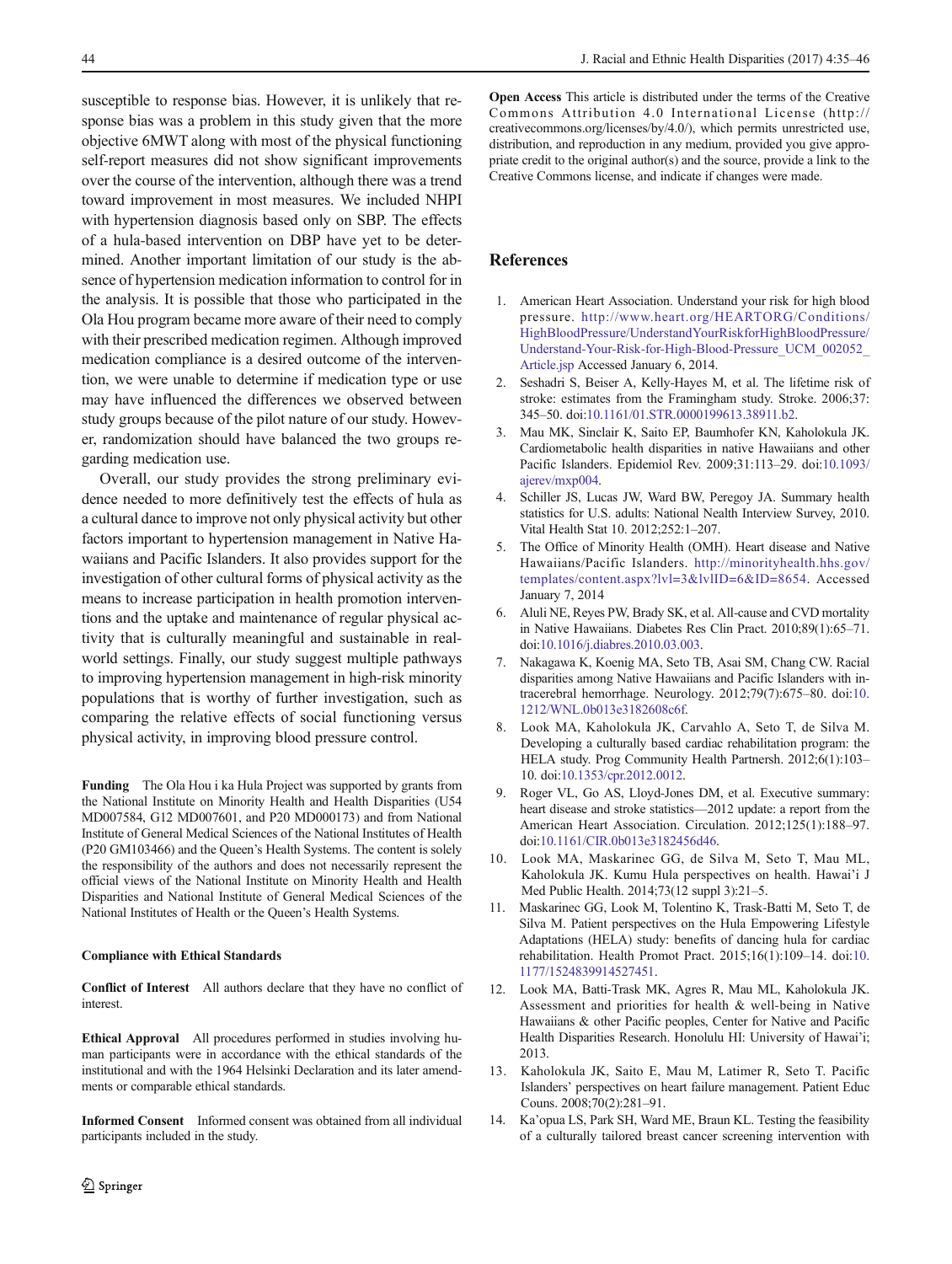<span id="page-10-0"></span>Native Hawaiian women in rural churches. Health Soc Work. 2011;36(1):55–65.

- 15. Chobanian AV, Bakris GL, Black HR, et al. Seventh report of the Joint National Committee on Prevention, Detection, Evaluation, and Treatment of High Blood Pressure. Hypertension. 2003;42(6): 1206–52. doi[:10.1001/jama.289.19.2560](http://dx.doi.org/10.1001/jama.289.19.2560).
- 16. Stefanick ML, Mackey S, Sheehan M, Ellsworth N, Haskell WL, Wood PD. Effects of diet and exercise in men and postmenopausal women with low levels of HDL cholesterol and high levels of LDL cholesterol. N Engl J Med. 1998;252:12–20. doi:[10.1056/](http://dx.doi.org/10.1056/NEJM199807023390103) [NEJM199807023390103.](http://dx.doi.org/10.1056/NEJM199807023390103)
- 17. Semlistsch T, Jeitler K, Hemken LG, et al. Increasing physical activity for the treatment of hypertension: a systematic review and meta-analysis. Sports Med. 2013;43(10):1009–23. doi[:10.1007/](http://dx.doi.org/10.1007/s40279-013-0065-6) [s40279-013-0065-6](http://dx.doi.org/10.1007/s40279-013-0065-6).
- 18. Matyas E, Jeitler K, Horvath K, et al. Benefit assessment of salt reduction in patients with hypertension: systematic overview. J Hypertens. 2011;29(5):821-8. doi:[10.1097/HJH.](http://dx.doi.org/10.1097/HJH.0b013e3283442840) [0b013e3283442840.](http://dx.doi.org/10.1097/HJH.0b013e3283442840)
- 19. Horvath K, Jeitler K, Siering U, et al. Long-term effects of weightreducing interventions in hypertensive patients: systematic review and meta-analysis. Arch Intern Med. 2008;168(6):571–80. doi:[10.](http://dx.doi.org/10.1001/archinte.168.6.571) [1001/archinte.168.6.571.](http://dx.doi.org/10.1001/archinte.168.6.571)
- 20. Appel LJ, Moore TJ, Obarzanek E, et al. Aclinical trial of the effects of dietary patterns on blood pressure. The DASH Collaborative Research Group. N Engl J Med. 1997;336:1117–24. doi[:10.1056/](http://dx.doi.org/10.1056/NEJM199704173361601) [NEJM199704173361601.](http://dx.doi.org/10.1056/NEJM199704173361601)
- 21. Whelton PK, He J, Appel LJ, et al. Primary prevention of hypertension: clinical and public health advisory from The National High Blood Pressure Education Program. JAMA. 2002;288(15):1882–8. doi:[10.1001/jama.288.15.1882.](http://dx.doi.org/10.1001/jama.288.15.1882)
- 22. Thompson PD, Buchner D, Pina IL, et al. Exercise and physical activity in the prevention and treatment of atherosclerotic cardiovascular disease: a statement from the council on clinical cardiology (subcommittee on exercise, rehabilitation, and prevention) and the council on nutrition, physical activity, and metabolism (subcommittee on physical activity). Circulation. 2003;107:3109–16. doi:[10.](http://dx.doi.org/10.1161/01.CIR.0000075572.40158.77) [1161/01.CIR.0000075572.40158.77.](http://dx.doi.org/10.1161/01.CIR.0000075572.40158.77)
- 23. Kaholokula JK, Nacapoy AH, Dang KL. Social justice as a public health imperative for Kānaka Maoli. AlterNative: An International Journal of Indigenous Peoples. 2009;5(2):117–37.
- 24. Kaholokula JK, Townsend CT, Sinclair K, et al. Chapter 24: The PILI 'Ohana Project. In: Brennan VM, Kumanyiki S, Zambrana RE, editors. obesity interventions in underserved U.S. communities: evidence and directions. Baltimore, MD: John Hopkins University Press; 2014.
- 25. Mau MK, Kaholokula JK, West MR, et al. Translating diabetes prevention into native Hawaiian and Pacific Islander communities: the PILI 'Ohana pilot project. Prog Community Health Partnersh. 2010;4(1):7–16. doi[:10.1353/cpr.0.0111](http://dx.doi.org/10.1353/cpr.0.0111).
- 26. Wang J, Feng B, Yang X, et al. Tai Chi for essential hypertension. Evid Based Conplement Alternat Med. 2013;2013:215254. doi:[10.](http://dx.doi.org/10.1155/2013/215254) [1155/2013/215254](http://dx.doi.org/10.1155/2013/215254).
- 27. Kaeppler AL. Hula Pahu: Hawaiian drum dances. Honolulu HI: Bishop Museum Press; 1993.
- 28. Stillman AK. Sacred Hula: The Historical Hula 'Āla'apapa. Bulletin in Anthropology 8. Honolulu HI: Bishop Museum Press; 1998.
- 29. Usagawa T, Look M, de Silva M, et al. Metabolic determination in the cultural dance of hula. Int J Sports Med. 2014;35(5):399–402. doi:[10.1055/s-0033-1353213.](http://dx.doi.org/10.1055/s-0033-1353213)
- 30. Haskell WL, Lee IM, Pate RR, et al. Physical activity and public health. Updated recommendations for adults from the American College of Sports Medicine and the American Heart Association. Circulation. 2007;116:1081–93. doi: [10.1249/mss.](http://dx.doi.org/10.1249/mss.0b013e3180616b27) [0b013e3180616b27.](http://dx.doi.org/10.1249/mss.0b013e3180616b27)
- 31. Lan C, Chen SY, Lai JS, Wong MK. The effect of Tai Chi on cardiopulmonary function in patients with coronary artery bypass surgery. Med Sci Sports Exerc. 1999;31(5):634–8.
- 32. Yeh GY, Wood MJ, Lorell BH, et al. Effects of Tai Chi mind-body movement therapy on functional status and exercise capacity in patients with chronic heart failure: a randomized controlled trial. Am J Med. 2004;117:541–8. doi:[10.1016/j.amjmed.2004.04.016](http://dx.doi.org/10.1016/j.amjmed.2004.04.016).
- 33. Morisky DE, DeMuth NM, Field-Fass M, Green LW, Levine DM. Evaluation of family health education to build social support for long-term control of high blood pressure. Health Educ Q. 1985;12(1):35–50.
- 34. Bell CN, Thorpe Jr RJ, Laveist TA. Race/ethnicity and hypertension: the role of social support. Am J Hypertens. 2010;23(5):534– 40. doi[:10.1038/ajh.2010.28](http://dx.doi.org/10.1038/ajh.2010.28).
- 35. Zanini CR, Jardim PC, Salgado CM, et al. Music therapy effects on the quality of life and the blood pressure of hypertensive patients. Arq Bras Cardiol. 2009;93(5):495–500.
- 36. Pickering TG, Hall JE, Appel LJ, et al. Recommendations for blood pressure measurement in humans and experimental animals: part 1: blood pressure measurement in humans: a statement for professionals from the subcommittee of professional and public education of the American Heart Association council on high blood pressure research. Circulation. 2005;111:697–716. doi:[10.1161/01.CIR.](http://dx.doi.org/10.1161/01.CIR.0000154900.76284.F6) [0000154900.76284.F6.](http://dx.doi.org/10.1161/01.CIR.0000154900.76284.F6)
- 37. Glynn LG, Murphy AW, Smith SM, Schroeder K, Fahey T. Interventions used to improve control of blood pressure in patients with hypertension. Cochrane Database System Review. 2010;3: CD005182. doi[:10.1002/14651858.CD005182.pub4](http://dx.doi.org/10.1002/14651858.CD005182.pub4).
- 38. American Thoracic Society. ATS statement: guidelines for the sixminute walk test. Am J Respir Crit Care Med. 2002;166:111–7. doi: [10.1164/ajrccm.166.1.at1102.](http://dx.doi.org/10.1164/ajrccm.166.1.at1102)
- Kaholokula JK, Townsend CKM, Ige A, et al. Socio-demographic, behavioral, and biological variables related to weight loss in Native Hawaiians and other Pacific Islanders. Obesity. 2013;21:E196–203. doi[:10.1002/oby.20038](http://dx.doi.org/10.1002/oby.20038).
- 40. Ware J, Jr Kosinski M, Keller SD. A 12-Item Short-Form Health Survey: construction of scales and preliminary tests of reliability and validity. Med Care. 1996;34(3):220–33.
- 41. Busija L, Pausenberger E, Haines TP, Haymes S, Buchbinder R, Osborne RH. Adult measures of general health and health-related quality of life: Medical Outcomes Study Short Form 36-Item (SF-36) and Short Form 12-Item (SF-12) Health Surveys, Nottingham Health Profile (NHP), Sickness Impact Profile (SIP), Medical Outcomes Study Short Form 6D (SF-6D), Health Utilities Index Mark 3 (HUI3), Quality of Well-Being Scale (QWB), and Assessment of Quality of Life (AQoL). Arthritis Care Res . 2011;63(S11):S383–412. doi[:10.1002/acr.20541.](http://dx.doi.org/10.1002/acr.20541)
- 42. Heart Failure Society of America. Heart failure education modules. Reprinted 2006. http://www.hfsa.org/heart\_failure\_education [modules.asp.](http://www.hfsa.org/heart_failure_education_modules.asp) Accessed March 28, 2014.
- 43. Thompson PD, Arena R, Riebe D, Pescatello LS. American College of Sports Medicine. ACSM's new preparticipation health screening recommendations from ACSM's guidelines for exercise testing and prescription, ninth edition. Curr Sports Med Rep. 2013;12(4):215–7. doi[:10.1249/JSR.0b013e31829a68cf.](http://dx.doi.org/10.1249/JSR.0b013e31829a68cf)
- 44. Pashkow FJ, Dafoe WA. Clinical cardiac rehabilitation, a cardiologist's guide. 2nd ed. Baltimore, MD: Williams & Wilkins; 1999.
- 45. Bandura A. Social foundations of thought and action: a socialcognitive theory. Englewood Cliffs, NJ: Prentice-Hall; 1986.
- 46. Young MD, Plotnikoff RC, Collins CE, Callister R, Morgan PJ. Social cognitive theory and physical activity: a systematic review and meta-analysis. Obes Rev. 2014;15(12):983–95. doi:[10.1111/](http://dx.doi.org/10.1111/obr.12225) [obr.12225](http://dx.doi.org/10.1111/obr.12225).
- 47. Wang J, Feng B, Yang X, Liu W, Teng F, Li S, et al. Tai Chi for essential hypertension. Evid Based Complement Alternat Med. 2013;2013:215254. doi[:10.1155/2013/215254.](http://dx.doi.org/10.1155/2013/215254)